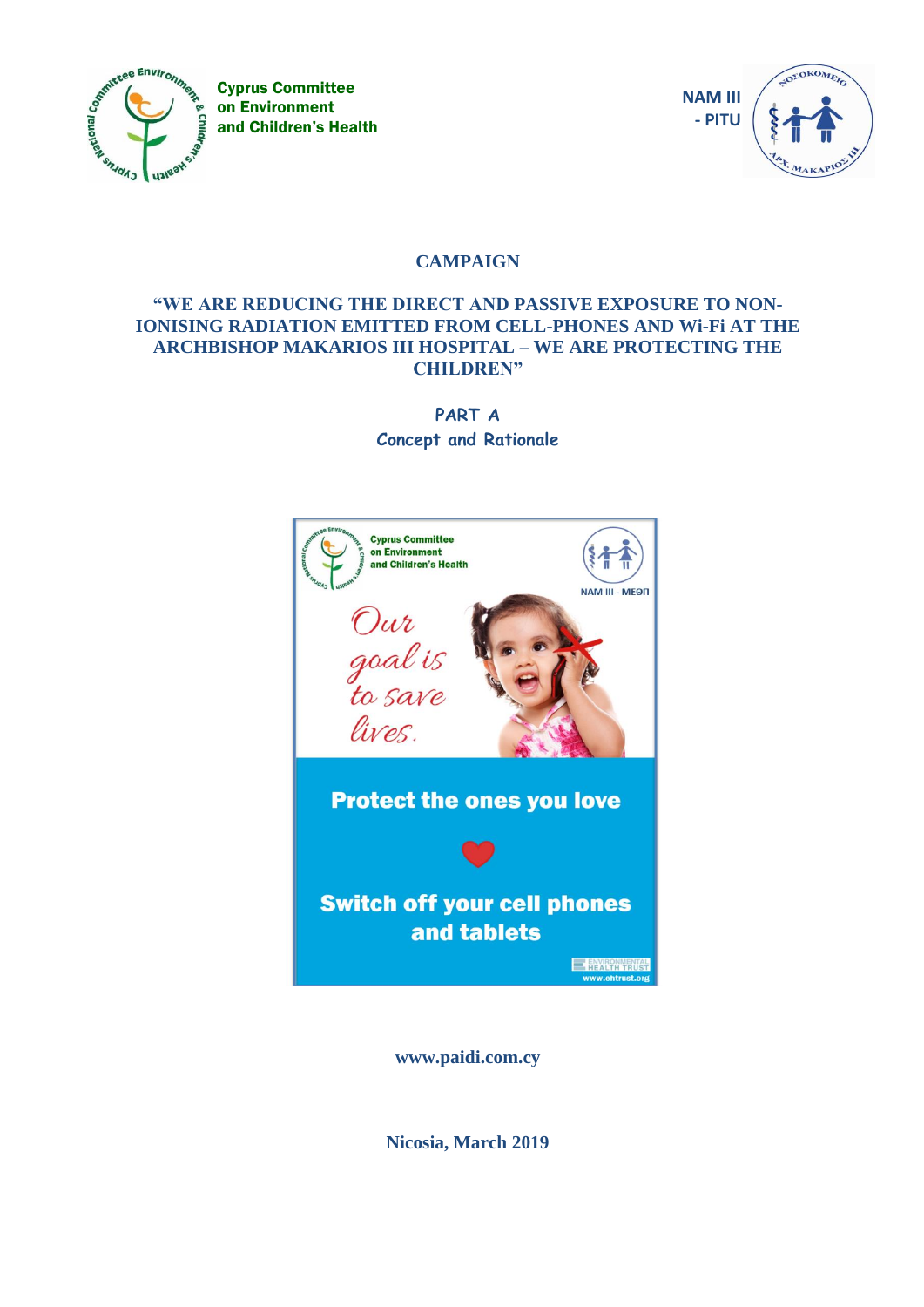#### *The Campaign is a cooperation between the Archbishop Makarios III Hospital (NAM III) and the Cyprus National Committee on Environment and Children's Health (CNCECH).*

With the active support of the Executive Director of the *Archbishop Makarios III Hospital*, Dr. A. Neophytou, the Director of the Pediatrics Department, Dr. A. Elia, and with the collaboration of the intensivists Dr. Andreas Sergis and Dr. Antonis Kleanthous, and the nursing staff of the Pediatric Intensive Therapy Unit (PITU).

**OUR AIM: The highest possible degree of protection from radiation and the enhancement of Children's Health**

**FINAL OBJECTIVE: "THE PROTECTION OF CHILDREN AND THE PROMOTION OF THE ARCHBISHOP MAKARIOS III Hospital as a MODEL/PIONEER HOSPITAL THAT APPLIES THE PRECAUTIONARY PRINCIPLE, REDUCING THE EXPOSURE OF CHILDREN TO THE RADIATION EMITTED BY WIRELESS COMMUNICATION"**

Avoiding unnecessary exposure to Wi-Fi, tablets, mobiles, mobile internet (data) is possible and necessary with the utilization of wired internet (Ethernet) and the avoidance of mobile phones within the children's chambers, waiting areas and preferably within the whole units.



## **PHASE A, PILOT 1 ST ACTION - Awareness raising of patients & families**

- 1. Broadcasting of the 4 VIDEOS of the *CNCECH* that were funded by the Ministry of Health in waiting areas of the NAMIII (Video links: [2015 for Children,](https://youtu.be/TmSEpBGBd-c) [2016 for Pregnant Women](https://youtu.be/xVofUavHH-I)  [and the Foetus,](https://youtu.be/xVofUavHH-I) [2017 for Teenagers,](https://youtu.be/TGHNh4aVet8) [2020 the Makarios Hospital Campaign,](https://youtu.be/D0KyQjFfs-A) [2020 the](https://www.youtube.com/watch?v=LuZGXJOcRko&feature=youtu.be)  [Makarios Hospital Campaign](https://www.youtube.com/watch?v=LuZGXJOcRko&feature=youtu.be) (Short spot), [and all the Committee's EMF videos\)](http://paidi.com.cy/videos-emf-280519/?lang=en)
- 2. Placement of 10 Posters that indicate the 16 Rules for the safe use of wireless connections (from the [Common Positions paper of 2017\)](http://paidi.com.cy/wp-content/uploads/2019/05/Com-Pos-EN_-F.pdf)
- 3. Distribution of related leaflet to pregnant women and induction of the subject in their briefing
- 4. Displaying posters with relevant messages during the campaign

## **2 ND ACTION – Pilot Application in the Pediatric Intensive Therapy Unit (PITU)**

1. Informing the Medical and Nursing Staff of the Unit - Training on "Good practices for the reduction of direct and passive exposure"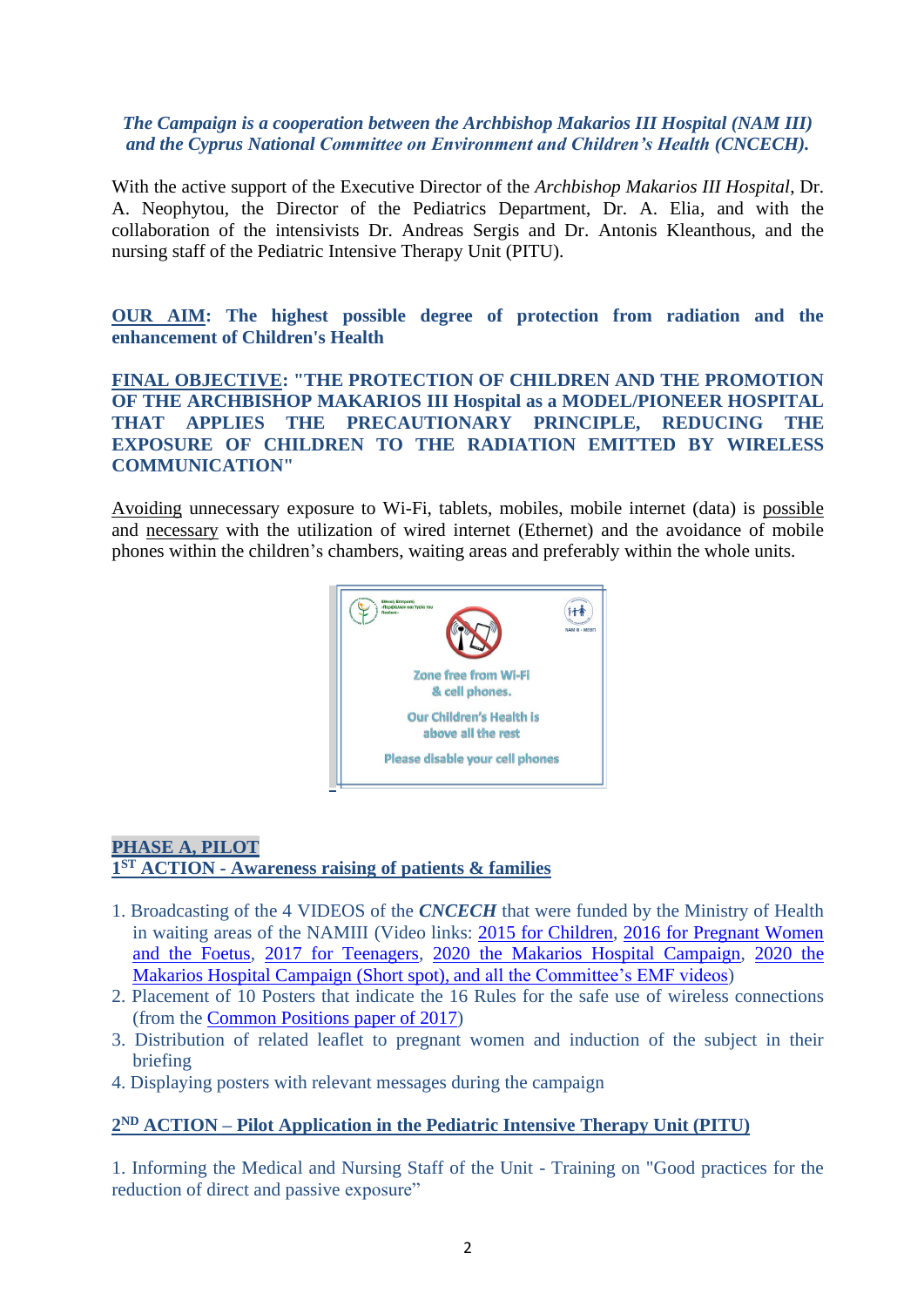- 2. Informing the children and parents by distributing related material
- 3. Providing wired internet connection through Ethernet and/or power lines in the whole Unit
- 4. Deactivation of the Wi-Fi
- 5. The purchase of 2 laptops of special specifications
- 6. Prohibition of the use of cell-phones and cellular data **within the chambers**. Gradually, the measure is **to be extended as far as possible throughout the unit** with the possible exception of offices, if necessary.
- 7. Measurements of radiation levels before and after intervention, taken by Dr. Theodore Metsis.
- 8. Evaluation was based mainly on EUROPAEM Guidelines 2016 [\(20\) \(PDF\) EUROPAEM](https://www.researchgate.net/publication/305689940_EUROPAEM_EMF_Guide) EMF Guideline 2016 for the [prevention, diagnosis](https://www.researchgate.net/publication/305689940_EUROPAEM_EMF_Guide) and treatment of EMF-related health problems and illnesses [\(researchgate.net\)](https://www.researchgate.net/publication/305689940_EUROPAEM_EMF_Guide)

The cost of technical equipment for wired connections and computers  $(3 \& 5)$  will be covered through a donation by Dr. Stella Canna Michaelidou in the memory of her husband, Dr. Polys **Michaelides** 

#### **3 RD ACTION - Publicity**

- Publicity Campaign at National and International Levels in collaboration with the Press and Information Office, preparation of videos, printed material, and publicity through radio and television
- A Press Conference at a date deemed appropriate by the Hospital's Directorate with the intended participation of the Minister of Health, Mr. Constantinos Ioannou.

## **PHASE B : EXPANSION**

Graduate expansion of the measures to other units e.g. of gynaecology and peadiatric, clinics: This will depend on the success, experiences and results of PHASE A', and will be designed accordingly.

## **INDICATIVE Timetable in 2019:**

Action 1: Immediate Implementation Action 2: February Pre-Work, March-May Implementation of 1-6 Action 3: Mainly in May-June

## **RATIONALE**

Exposure to EMF/RF is a serious and complex Public Health issue of great importance, because the risks are serious and can affect all children, the younger generation and the population as a whole. The potential effects of non-ionizing radiation of electromagnetic fields (EMF/RF) in the 30KHz-300 GHz frequency range, include carcinogenicity (possibly carcinogenic 2B IARC 2011, while recent studies, i.e. Hardell 2014-2017, NPT/USA 2016, Ramazzini 2018 (1), indicate the need to upgrade the classification at least to potentially carcinogenic category 2A or carcinogenic of the category 1), neurodevelopmental toxicity,